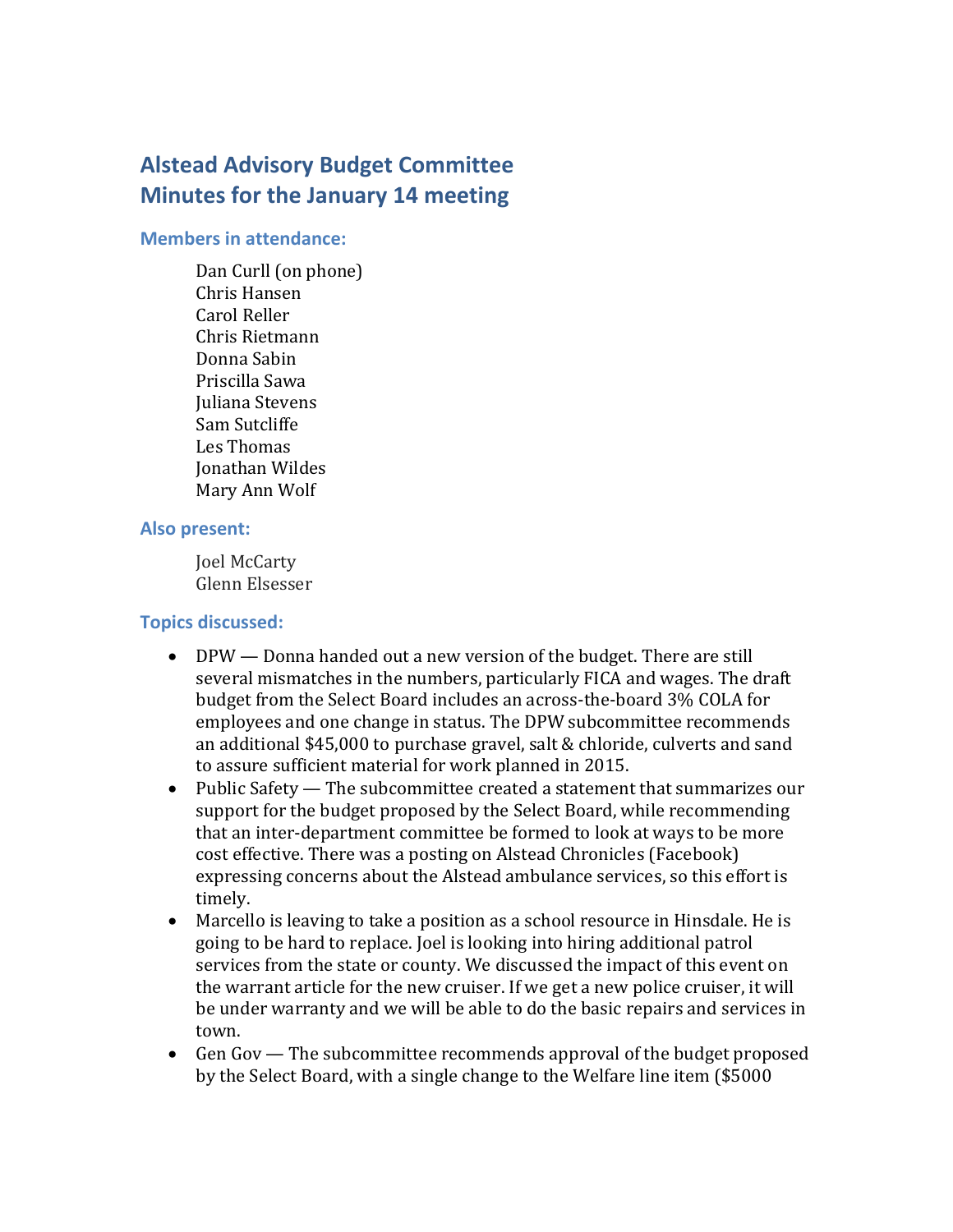less). The committee also recommends that certain supporting documents on the budget be made available at the public hearing.

- We should have a post-mortem in March to assess what we did well and what we need to improve. Jonathan has a grid showing various levels of skill in the areas of process, reporting and date. This might help the committee identify areas that we want to improve.
- Deliverables, presentations, etc. We discussed whether we should vote today on the subcommittee recommendations, present our results at the preliminary hearing, and post documents on the web site.

## **Motions:**

- The meeting minutes of January 7 were approved.
- Chris H. moved that the recommendations of the Public Safety subcommittee be approved and adopted as the committee's recommendations and that these recommendations be presented at the preliminary hearing. Donna seconded the motion. 11 in favor, 0 opposed, 0 abstentions.
- Juliana moved that the recommendations of the Gen Gov subcommittee be approved and adopted as the entire committee's recommendations and that these recommendations be presented at the preliminary hearing. Mary Ann seconded the motion. 11 in favor, 0 opposed, 0 abstentions.
- Juliana moved that the recommendations of the DPW subcommittee be approved and adopted as the entire committee's recommendations and that these recommendations be presented at the preliminary hearing. Donna seconded the motion. 6 in favor, 4 opposed, 1 abstention.
- Those opposed to the DPW recommendations expressed the reasons why they are opposed — we don't know the current inventory of the materials; the subcommittee didn't justify the recommended amounts of additional materials or verify that we have the personnel and resources to use the materials this year; it will be difficult to convince the voters to approve this increase.
- Those in support of the DPW recommendations explained in the meeting (as well as in subsequent emails) that the amounts of additional materials were recommended by the head of DPW and were in alignment with the amounts requested in previous years.
	- o Taking gravel as an example, the 9 year average actually spent on gravel is \$39,068 or \$78,136 over 2 years. In 2014, the town spent \$7,566 and the DPW subcommittee is suggesting spending \$70,000 in 2015 or \$77,566 over 2 years. In effect, the 2014 and proposed 2015 budget represents less than the average actually spent over 2 years.
	- o The under spend on gravel in 2014 was a function of a lot of gravel dispersed in 2013 and the SB's fears of unforeseen needs over the summer, fall and winter while they tried to get a handle on what the budget cuts would mean for the town.
	- o So, with the grader falling apart, the SB told David not to buy gravel. Then the grader was fixed but, a very wet spring / early summer